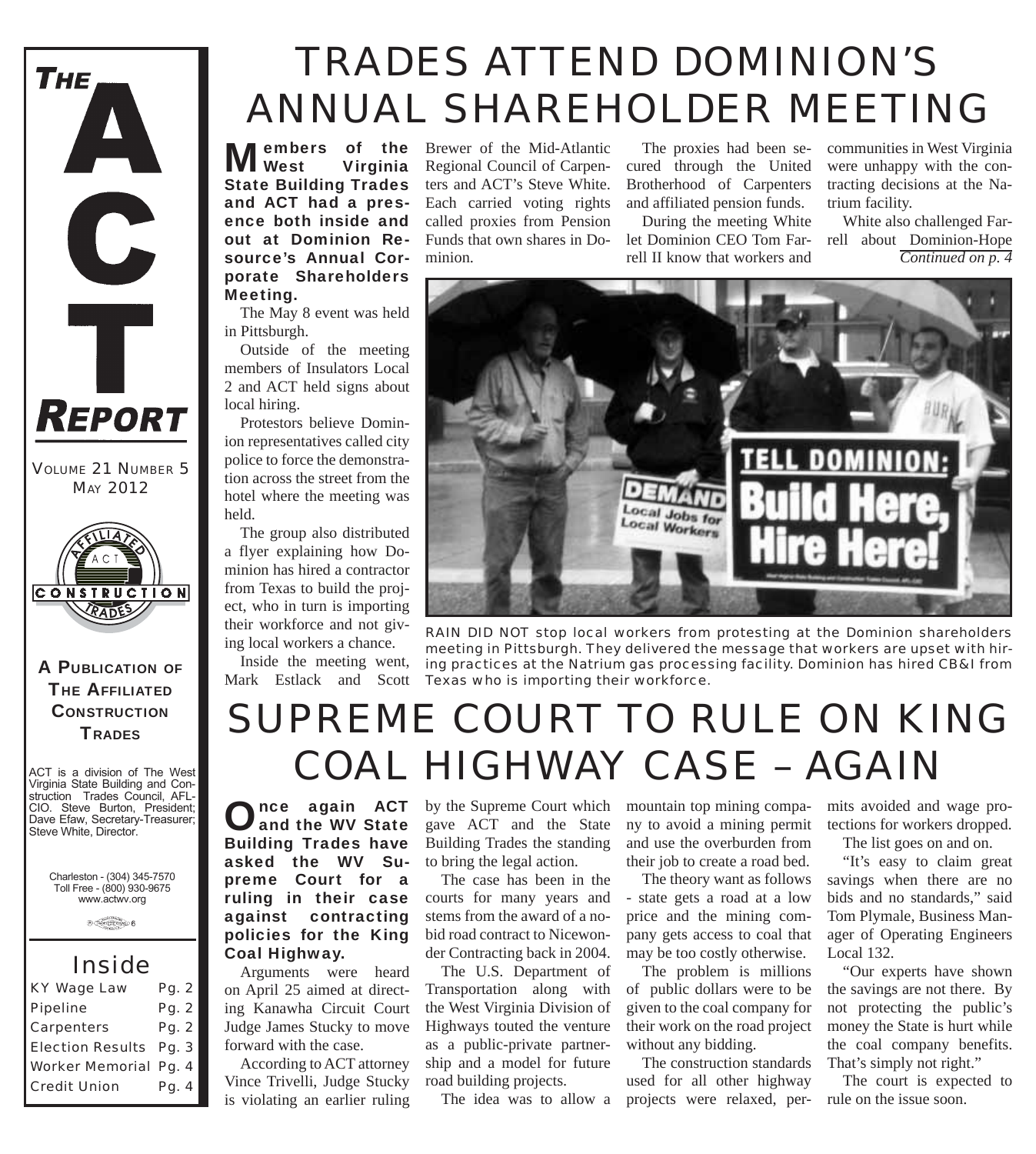#### PAGE 2 **THE ACT REPORT** AND **THE ACT REPORT** AND **MAY 2012**

# *KY PREVAILING WAGE LAW UP-HELD BY COURT*

The Kentucky Supreme Court, by a unanimous decision, has upheld the state's prevailing wage law which was attacked as being unconstitutional.

The decision issued in late March has been hailed as a major victory for construction workers, contractors and communities.

TECO Mechanical Contractor, Inc., complained to the Kentucky Labor Cabinet (comparable to the WV Division of Labor) that they were not paid the prevailing wage for work they performed.

The Labor Cabinet investigated and issued 10 notices of violation to TECO and

demanded \$150,781 in back pay for workers.

After further investigation and negotiation the amount was lowered to \$51,620 but TECO declined to pay.

As a result the Labor Cabinet notified prime contractors where the violations had occurred and demanded they pay back the wages owed by TECO.

In 2001 employees of tors told TECO that their When the prime contracbusiness relationship would be damaged if they were required to pay TECO's alleged wage violations TECO filed suit.

The case ultimately ended up at the Supreme Court some 11 years after the wage violations occurred.

*Continued on p. 4*

### *MARCELLUS PIPELINE PROTEST*



*Members of the WV Laborers District Council, Operating Engineers Local 132, and Local 798 Rig-Welders protest out-of-state contractors at a 10 mile pipeline project slated to cross Harrison and Doddridge Counties.* 

*Pickets went up April 30 because two companies, BGI from Georgia and MBI from South Carolina have imported workers from as far away as Mississippi, Texas, and Oregon for the job.*

*BGI is a pipeline contractor and MBI is doing the clearing.* 

*"There is no need to import when we have local contractors and workers who can do these jobs," said Larry Young, Organizer for the Operating Engineers. According to Young the companies have brought in around 65 workers and he expects more. "The project has just started."*

# *CARPENTER APPRENTICE APPLICATIONS*

The West Virginia<br>
Carpenter Training Center is accepting applications for apprenticeship.

In order to apply, all applicants must meet the following minimum requirements and leave copies of the following documents.

- Be at least 18 years of age (copy of Birth Certificate)
- Provide a copy of your Diploma or GED
- Provide proof of residence in WV for at least three (3) months (copies of bills, statements, etc., showing WV street address with your name)
- Be able to physically per-

form the work of the trade

Bring a copy of a WV

photo I.D. Pay a \$25 (non-refundable) entrance exam fee. Cash or money order used. only.

The four year program teaches apprentices a 'dirt to doorknobs' approach to the trade.

Training covers everything from site layout, concrete forms, framing, scaffolding, blueprints, welding, interior systems, finish work, and more.

Everything you would need to know to be a productive carpenter.

What is great about an ap-

prenticeship program is it costs apprentices nothing.

If selected to enter the program the training is paid for. Tax payer money is seldom

Governed by the U.S. Dept. of Labor, this program is the real deal.

You must apply in person at one of the following locations and times.

**Carpenter Training Center - Parkersburg** 110 Boyles Lane

Wednesday, May 16, 10am to 7pm Wednesday, May 23, 10am to 7pm **Carpenter Training Center - So. Charleston**

300 Riverside Drive Thursday, May 17, 10am to 7pm Thursday, May 24, 10am to 7pm **Carpenter Training Center - Bridgeport** 609 Broadway Ave. Friday, May 18, 10am to 7pm Wednesday, May 30, 10am to 7pm **Carpenter Local 3 - Wheeling** 56 19th Street Tuesday, May 22, 10am to 7pm **Carpenter Local 1911 - Beckley** 2308 South Fayette St. Tuesday, May 29,

### 10am to 7pm

Applicants who meet the requirements listed above will take an entrance exam.

An alcohol and drug test will be required at a later date and throughout the program.

The WV Carpenter Training Center will not discriminate due to race, color, religion, national origin or sex and will take affirmative action to provide equal opportunity in apprenticeship and will operate the apprenticeship program as required under Title 29 of the Code of Federal Regulations, Part 30.

For more information call 866-428-1891 or visit www. wvcarpenter.com.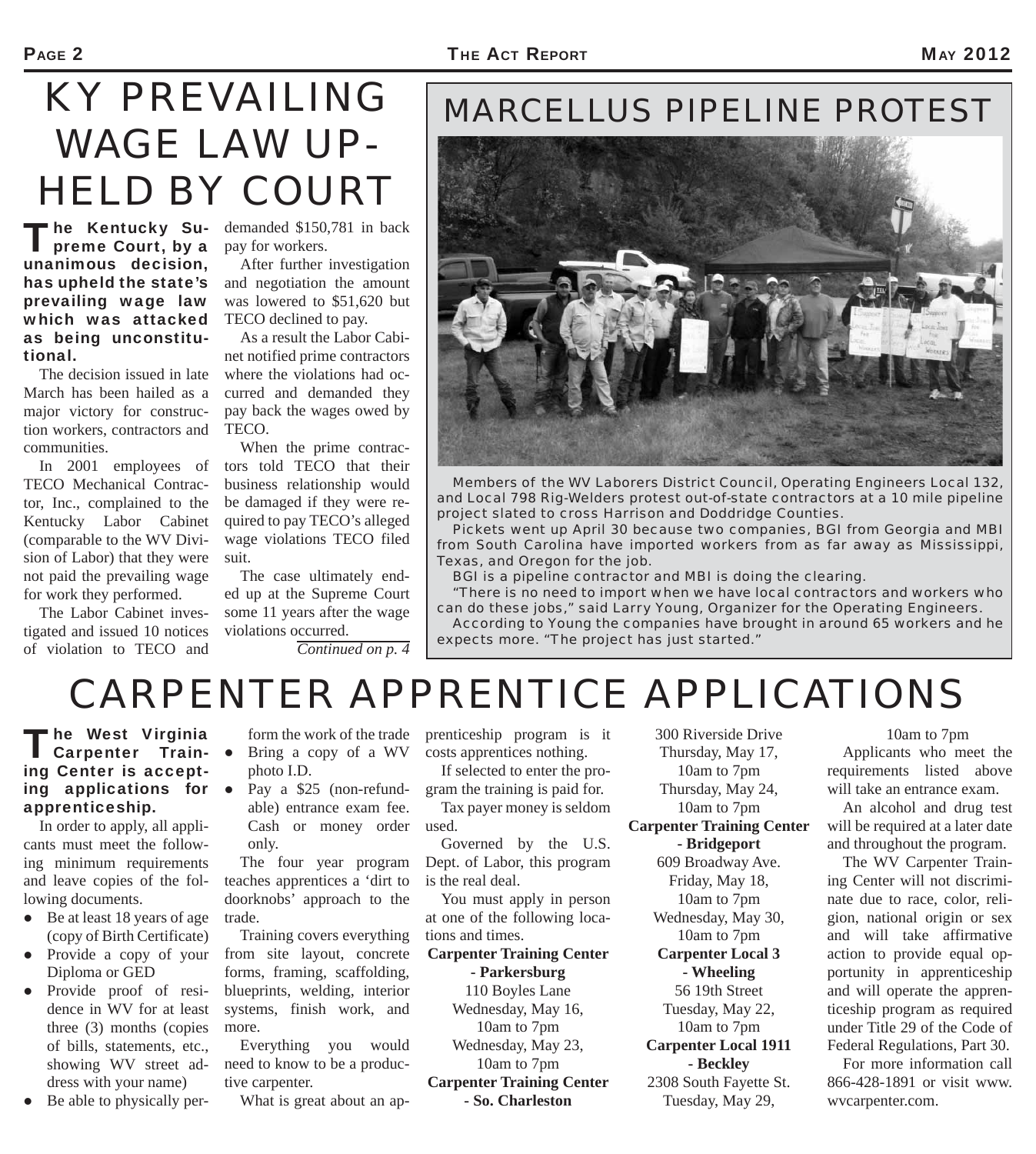### *2012 WV PRIMARY ELECTION RESULTS FIVE OF SIX BUILDING TRADES CANDIDATES WIN*

#### The 2012 Primary<br>| Election brought<br>| esults for brought positive results working families.

Building Trades members fared well with five of six candidates winning.

Facing little or no opposition were Phil Diserio (D-Brooke), Denzil 'Buddy' Malone (D-Pleasants) and Dan Poling (D-Wood).

Diserio is a member of the IBEW and was appointed to the House of Delegates last year to fill a vacancy.

Malone is a member of the Millwrights and is running against a longtime incumbent.

Poling is with Painter DC 53 and is seeking his fourth term in the House.

Each will each face stiff

opposition in the General Election.

Dave Walker (D-Clay) won his bid for the House of Delegates after defeating a serious challenger in the Primary.

He is expected to win easily in the General election this fall.

Wood ran in a newly created District for Mason County.

The IBEW member easily beat two other opponents and will also face a tough race in the fall.

Hughes lost in his bid for an open seat in Marshall County coming in third in the race for the top two seats.

Overall of the 102 candidates endorsed by the WV State Building Trades 92 won their primary contest.



*HELPING WITH A "honk-and-wave" are (from left) Craig Harvey, Laborers Local 1353; Candidate Nancy Guthrie (D-Kanawha); Henry Neal, Laborers District Council; and Bert McDermitt with the IBEW. Volunteer efforts by Trades members are key to electing worker friendly candi-*

### *92 OF 102 ENDORSED CANDIDATES WIN*

*dates.*

**U.S. Senate** Joe Manchin **U.S. House of Representatives**  David McKinley  $\checkmark$  - 1st Dist. Nick Joe Rahall  $\checkmark$  - 3rd Dist. **Governor** Earl Ray Tomblin **Supreme Court of Appeals**  Tish Chafin √ Robin Davis **Attorney General** Darrell McGraw √ **Secretary of State** Natalie Tennant √ **Auditor** Glen Gainer **State Treasurer** John Perdue **State Senate Districts**  1st Jack Yost  $\checkmark$ 2nd Jeff Kessler  $\checkmark$ 4th Mike Bright  $\checkmark$ 

5th Bob Plymale  $\checkmark$ 6th Mark Wills  $\checkmark$ 7th Art Kirkendoll  $\checkmark$ 8th Joshua Martin  $\checkmark$ 9th Richard Browning 10th Bill Laird  $\checkmark$ 12th Doug Facemire  $\checkmark$ 13th Roman Prezioso 16th Herb Snyder  $\checkmark$ **House of Delegate Districts** 1st Marilyn Boyd, Randy Swartzmiller 2nd Phil Diserio ✓ 3rd Shawn Fluharty  $\checkmark$ , Erikka Storch 4th Michael Ferro  $\checkmark$ , Keith Hughes 5th Dave Pethtel  $\checkmark$ 8th Buddy Malone  $\checkmark$ 9th Jim Marion  $\checkmark$ 10th Dan Poling  $\checkmark$ , John Ellem 12th Jo Boggess Phillips  $\checkmark$ 

| 13th | Helen Martin $\checkmark$ ,       | 29th             |
|------|-----------------------------------|------------------|
|      | Brady Paxton √                    | 30th             |
| 14th | Jimmie Wood Jr. √                 | 31st             |
| 15th | Joe Bocook $\checkmark$           | 32n              |
| 16th | Jim Morgan $\checkmark$           |                  |
| 17th | Doug Reynolds $\checkmark$ ,      | 33 <sub>rc</sub> |
|      | Dale Stephens √                   | 34th             |
| 18th | Portia Warner                     | 35th             |
| 19th | Don Perdue $\checkmark$ ,         |                  |
|      | Richard Thompson $\checkmark$     |                  |
| 20th | Justin Marcum V                   | 36th             |
| 21st | Harry Keith White $\checkmark$    |                  |
| 22nd | Jeff Eldridge $\checkmark$ ,      |                  |
|      | Josh Stowers $\checkmark$         | 37th             |
| 23rd | Larry Barker $\checkmark$         | 38th             |
| 24th | <b>Lidella Wilson Hrut-</b>       | 41st             |
|      | kay, Joe White                    | 42n              |
| 25th | Linda Goode Phillips $\checkmark$ |                  |
| 26th | Clif Moore $\checkmark$           | 43rc             |
| 27th | Ryan Flanigan $\checkmark$ ,      | 44th             |
|      | Pete Sternloff                    | 45th             |
| 28th | Al Martine $\checkmark$ ,         | 46th             |
|      | Jeffry Pritt √                    |                  |
|      |                                   |                  |

| 47th | Mary Poling √                   |
|------|---------------------------------|
| 48th | Ron Fragale $\checkmark$ ,      |
|      | Richard Iaquinta √,             |
|      | Tim Miley $\checkmark$ ,        |
|      | <b>Martin Shaffer</b>           |
| 49th | Michael Manypenny v             |
| 50th | Mike Caputo $\checkmark$ ,      |
|      | Linda Longstreth $\checkmark$ , |
|      | Tim Manchin √                   |
| 51st | Anthony Barill $\checkmark$ ,   |
|      | Barbara Fleischauer√,           |
|      | Nancy Jamison $\checkmark$ ,    |
|      | Charlene Marshall √,            |
|      | Billy Smerka √                  |
| 52nd | Larry Williams √                |
| 53rd | Stan Shaver √                   |
| 56th | Jim Maybury $\checkmark$        |
| 57th | Ruth Rowan √                    |
| 61st | Michael Jason Barrett v         |
| 63rd | Donn E. Marshall $\checkmark$   |
| 65th | Tiffany Lawrence √              |
| 66th | John Reese Maxey √              |
| 67th | Stephen Skinner √               |
|      |                                 |